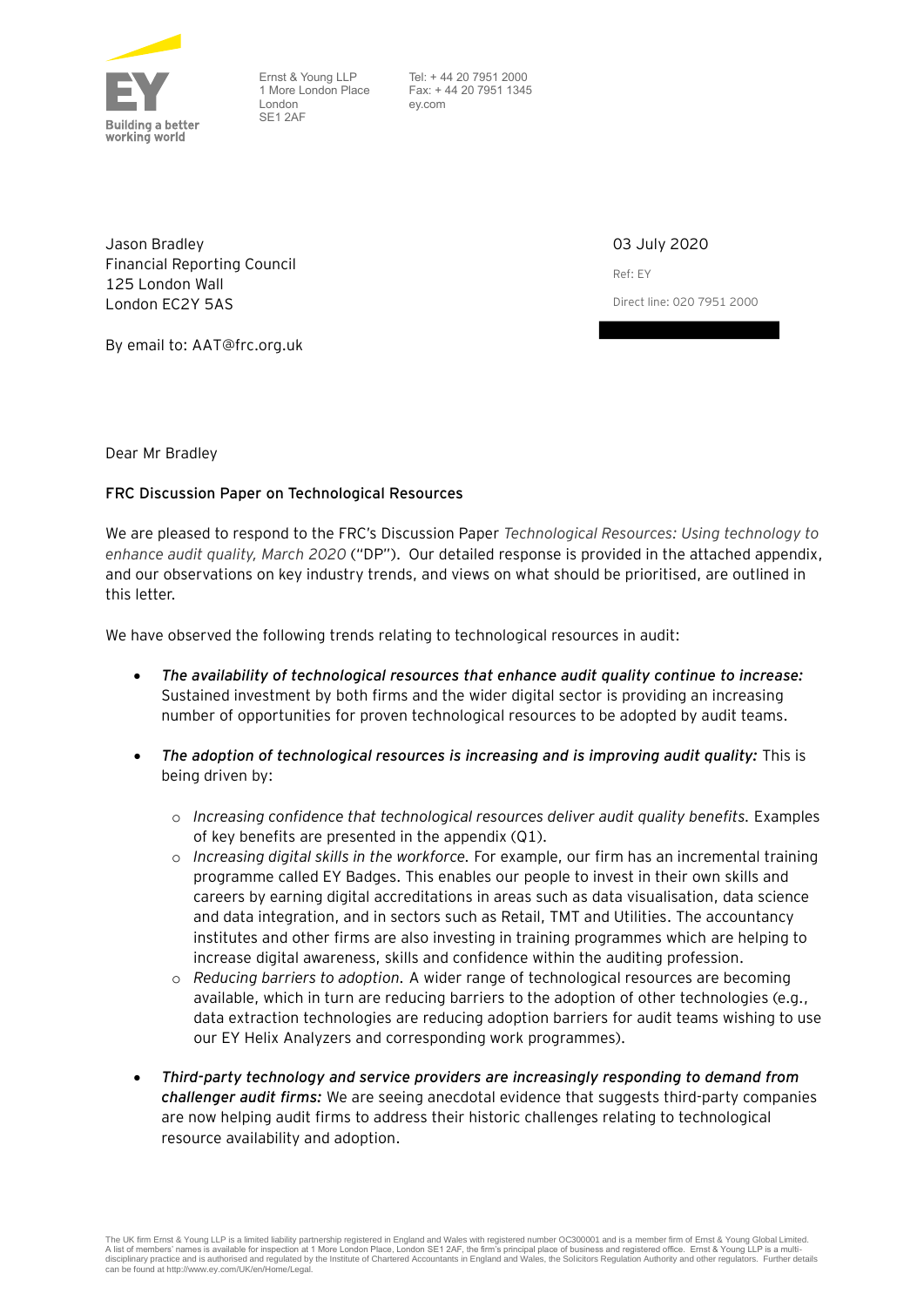

In our view the following matters should be prioritised, in the context of using technological resources to enhance audit quality:

- *Greater emphasis should be placed on the "scale adoption" of available technology resources:* There is too much emphasis on emerging technologies (such as predicative analytics, machine learning and natural language processing). This could distract the sector from using more accessible, scalable and proven technologies, and transforming audit methodologies to integrate these technologies to enhance audit quality more effectively. Whilst auditing standards are not a barrier to adoption, they could do more to encourage and normalise the use of technology in audits e.g., by including more technology enabled examples and scenarios in application guides.
- *Debate and consensus to clarify the Ethical Standard (ES) position on using data from an audited entity to train Artificial Intelligence ("AI"):* As currently drafted the ES could prohibit the use of data gathered in one audit for use in another, regardless of whether it is aggregated and anonymised, in situations where consent is required from the audit client that owns the data. Even if consent is granted by that company, and the data/knowledge learned from its audit is put to use elsewhere, that may constitute a favour granted by the company to the audit firm. We assume this would fail the "trivial or inconsequential test" in the ES, and if so, the auditor in question would have breached its independence from the company.

In addition to this ES barrier, there also remains the outstanding question for the audit profession of "what constitutes an adequate level of transparency relating to the use of audited entity data for any such AI training purposes?". Even with ES clearance, merely adding further detailed terms and conditions into audit engagement letters does not constitute sufficient transparency. The profession needs to establish a transparent and consistent approach, supported by both regulator and professional bodies, which enables explicit consent from companies that are audited to be obtained.

• *Increasing independence challenges relating to technology companies:* The consolidation of business technology solutions within a few large players (e.g., Microsoft, Amazon, Google, Apple) gives rise to independence challenges for the auditors of those companies. For example, the ability to use Microsoft Azure or Amazon Web Services to support business critical applications supporting the audit process, can be interpreted to present independence issues under the ES. EY's in-house technological resources used in the audit process can also be limited because we cannot use certain "components" from these audited companies e.g., open source software components where a relationship with Google, a company we audit, exists. This situation can also apply to small and mid-sized technology companies, with the results that certain audit firms maybe locked out of using those innovative technologies, or the choice of auditors for the technology company is limited.

In addition, even when an audit relationship does not exist between a technology company and an audit firm, it can also be interpreted as an independence issue for the audit firm under the ES, if the firm is using solutions or services within its audit processes from a technology company which itself forms a relationship with the company that is audited (e.g., the technology company sells the same solution or service to both parties or uses data from the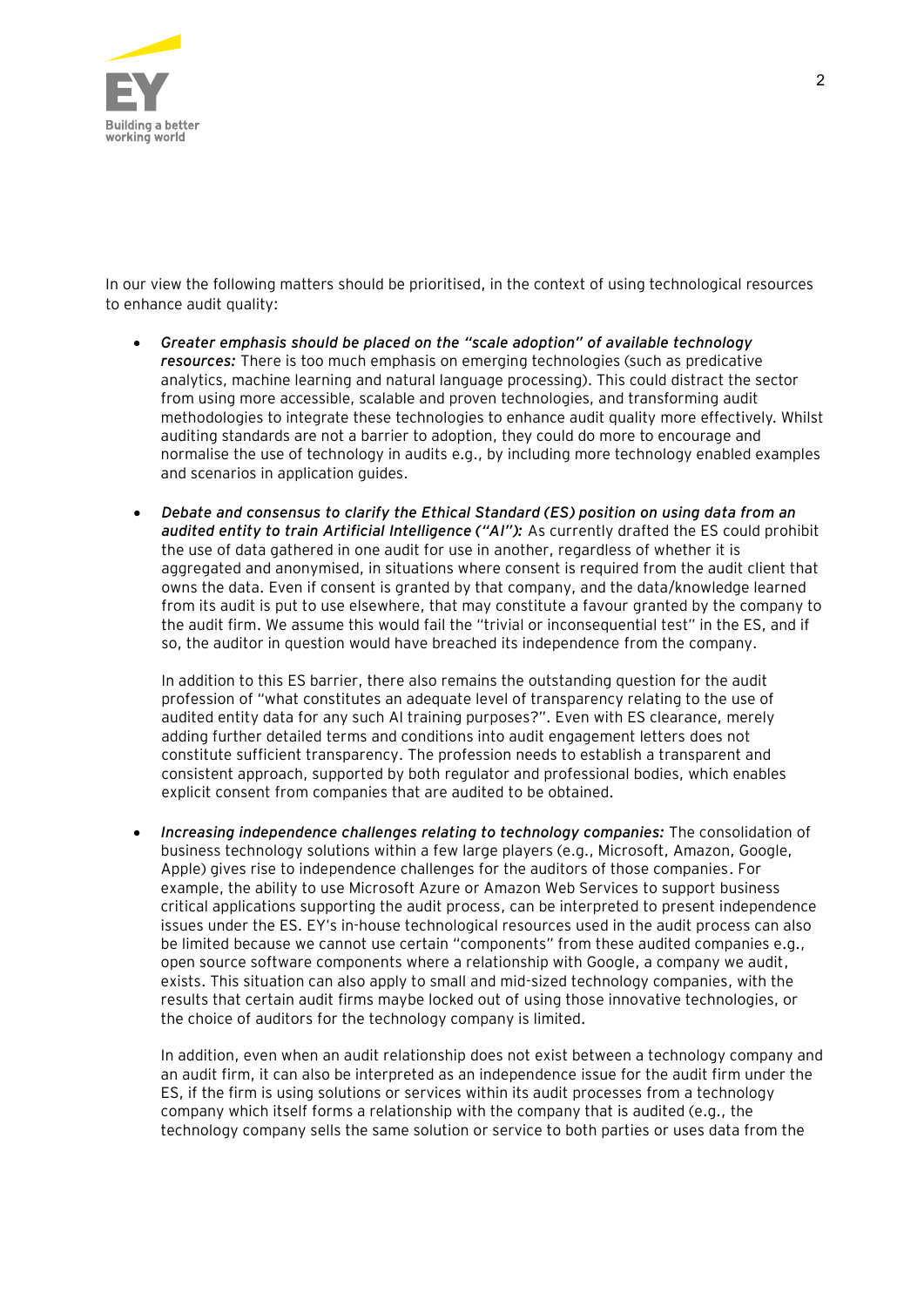

company that is audited to train AI, which is then in turn used by the audit firm in its audit processes).

EY and other large firms continue to invest globally in both the availability and adoption of technological resources that help to drive audit quality. Maintaining this investment, and sustaining the benefits it provides, is critical for restoring trust and confidence in the auditing profession. Therefore, whichever organisational changes are required of audit firms, including operational separation, it is in everyone's interest to ensure this does not disrupt and jeopardise the development and use of this technology in the future.

We would very much welcome a meeting with you to discuss our response, and I would therefore be grateful if you could contact me please to help arrange this. Also, for the avoidance of any doubt, our views provided in this response may be published by the FRC.

Yours sincerely



Christabel Cowling

Head of UK Regulatory & Public Policy

Ernst & Young LLP, United Kingdom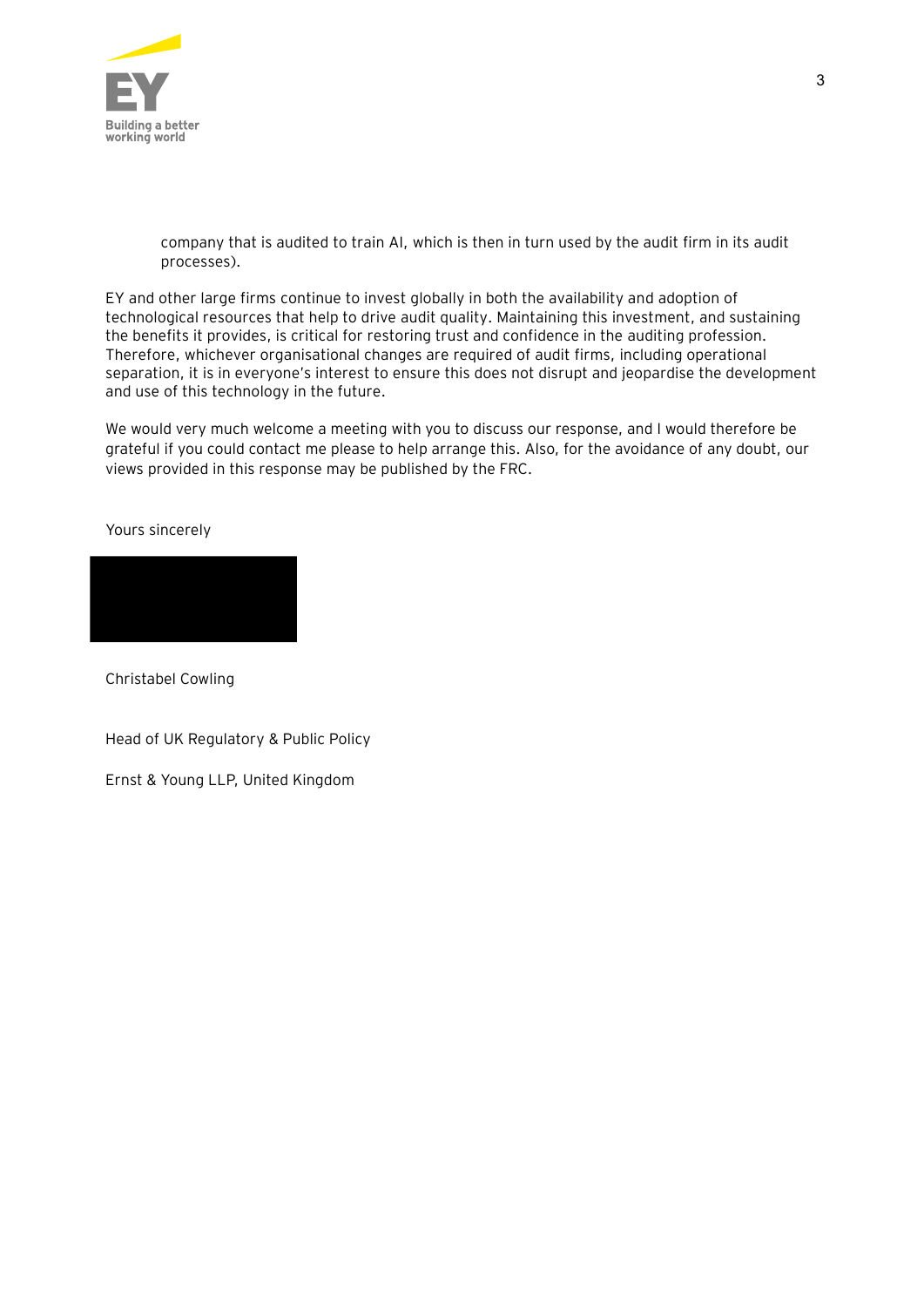

## **Appendix**

|              | EY's responses                                                                                                                                                                                                                                                                                                                                                                                              |
|--------------|-------------------------------------------------------------------------------------------------------------------------------------------------------------------------------------------------------------------------------------------------------------------------------------------------------------------------------------------------------------------------------------------------------------|
| $\mathbf{1}$ | Do you agree that the increasing use of technological resources, including AI and other advanced tools,<br>enhances the quality of audits, beyond the benefits derived from efficiency gains? If so, what are the<br>indicators of enhanced quality?                                                                                                                                                        |
|              | Yes, we agree that the increasing use of technological resources is enhancing audit quality beyond<br>efficiency gains. Key underlying indicators of audit quality enhancement are outlined below:                                                                                                                                                                                                          |
|              | Improved connectivity with audited entities: Technology is enabling us to connect more effectively with<br>the companies we audit and their underlying technological systems, bringing several audit quality benefits.<br>For example, it has:                                                                                                                                                              |
|              | brought greater transparency and clarity over audit requirements - for example, tasks that are still<br>$\bullet$<br>outstanding, owners of actions, dependencies on others and overall timetable requirements;<br>improved the security, precision and speed of communications and interactions with companies<br>$\bullet$<br>that we audit; and                                                          |
|              | reduced the need to depend on staff at the audited entities for access to data and information for<br>$\bullet$<br>the purposes of the audit (reducing errors, increasing efficiency and eliminating risks relating to the<br>integrity of data/information provided).                                                                                                                                      |
|              | These benefits to audit quality are particularly visible during the COVID-19 situation, where connective<br>technology is enabling us to sustain the quality and resilience of our auditing activities, despite not being<br>able to visit or work from audited entity sites.                                                                                                                               |
|              | Improved business understanding and risk assessment: Technology is helping our audit teams to deepen<br>their understanding of key business processes, user activities and controls, faster and further than ever<br>before. This is enabling them to sharpen their focus on the areas of highest audit risk and interest,<br>intensifying their scepticism with precision-guided and fact-based questions. |
|              | Technology is also enabling our auditors to "correlate" full populations of audited entity data (as part of<br>annual risk assessments and first year engagements), helping us to use such "data relationships" to identify<br>and respond more quickly, and earlier in the audit cycle, to specific risks and non-routine matters e.g:                                                                     |
|              | if/how revenue related and cost transactions link through to cash postings; and<br>what posting activity is occurring that does not relate to cash, and whether these require testing.                                                                                                                                                                                                                      |
|              | Enhanced professional scepticism: Technology gives audit teams faster, easier and more robust access to<br>an entity's data and information, enabling them to challenge more effectively the entity's explanations and<br>informing the auditor on facts relevant to assumptions underpinning key management judgements and<br>estimates e.g:                                                               |
|              | validation of how internal controls are covered during periods of change and/or periods of absence<br>of key personnel; and                                                                                                                                                                                                                                                                                 |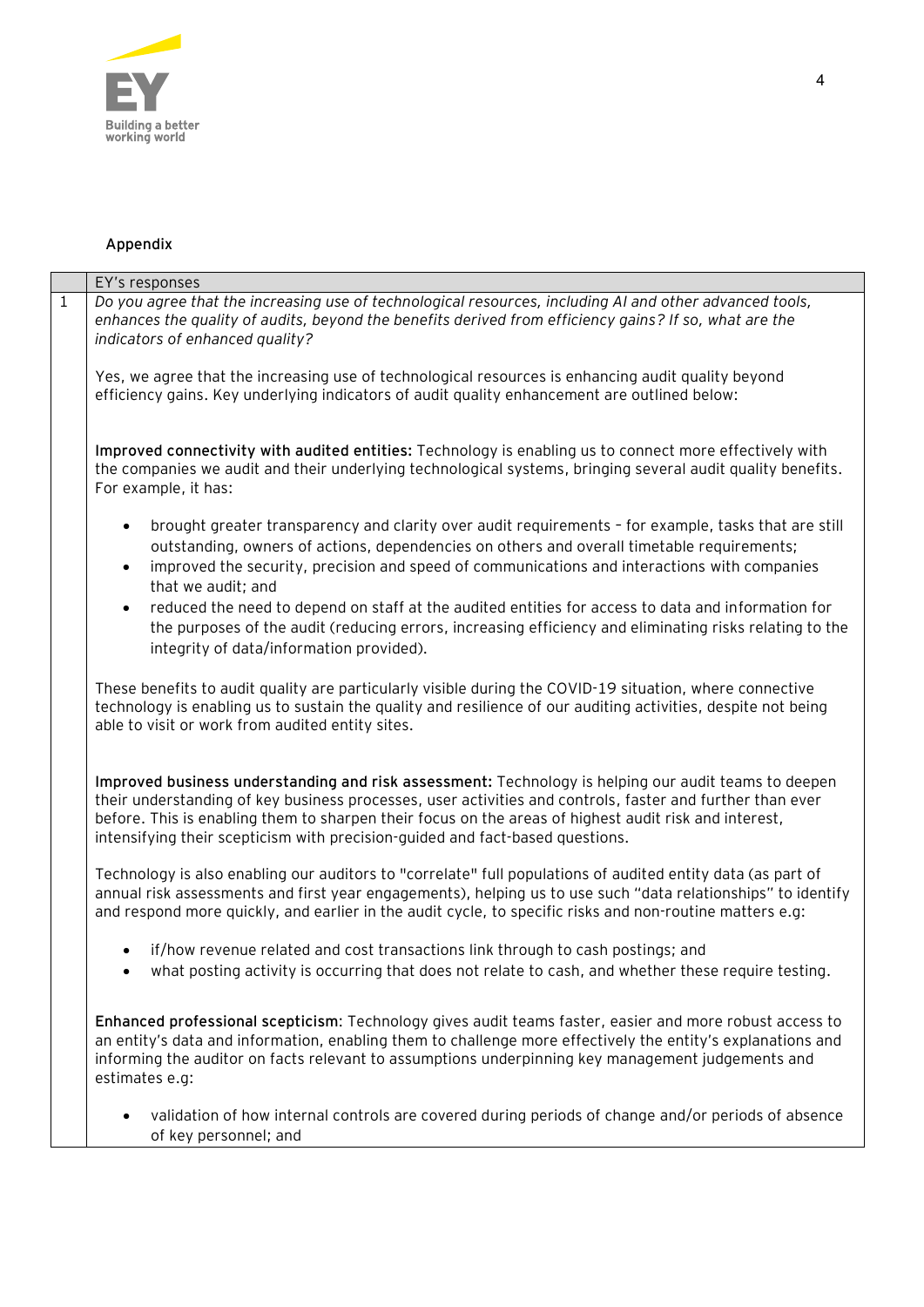

• producing independent scenario testing models for reperformance and analysis of key estimates, such as provisions or impairments.

**More effective sharing of global knowledge and best practices**: Technology and data analytics are enabling auditors to identify, target and share more effectively:

- technical knowledge, including case studies, interpretations and application guides; and
- best practice assets and experiences from our global business, e.g., EY Atlas (our technical library) and our Digital Audit Sharing Hub (DASH) - our platform for sharing hundreds of EY Helix Custom Analyzers, to improve audit quality in areas of specific risk.

**Enriched knowledge from use of wider information sources**: Technology and data analytics are not only helping us to obtain/analyse large volumes of audited entity data, they are enabling us to enrich that data with external and third-party information, at scale.

This provides better information on facts, trends and benchmarks that enhance audit quality by enabling greater scepticism and knowledge, better decisions and more precise responses to risk e.g: via our thirdparty data assets (e.g: stock market data and asset valuation data), we are able to perform audit testing on entire populations of data using such data sources, for example, appraising valuations by the companies that we audit and short selling positions. Through the use of these technical resources, our professional practice teams and audit teams receive more accurate, more real time information to inform their decisions, improving audit quality through the more rapid identification and cascade of relevant information and industry best practices. A further emerging example is our use of iXBRL digestion technology and Regulatory News Service (RNS) data feeds, combined with data analytics and visualisation, to assess industry wide responses to COVID-19 events. Our goal is to identify best practices, trends and impacts on company reporting timetables to shape our own EY response. Enrichment is also happening via more advanced use of existing data we obtain from companies that we audit. For example, enriching auditor scepticism and knowledge through the use of advanced pattern and trend recognition techniques, such as EY GLAD (General Ledger Anomaly Detector).

**Reduced sampling risk:** Technology is helping us to reduce sampling risk from our audit procedures, through the transformation of our audit methodology, leveraging technological resources to provide more robust ways of working and new forms of audit evidence derived from correlation of data at whole population levels e.g:

- we are reducing the need for sampling to satisfy IPE requirements, by using more robust data extraction technologies; and
- we are performing full population substantive testing via reperformance techniques (e.g., fixed asset depreciation, inventory provisions and payroll deductions).

**Indirect benefits:** The use of technological resources is also benefiting audit quality in less direct ways, for example:

• *Attraction and retention of talent:* We receive positive feedback from our audit colleagues, in particular those at more junior levels, that they are more engaged in a digitally rich working environment, with the opportunity to use and improve advanced technologies (e.g., global cloudbased platforms, data analytics, mobile office, smart solutions). Technology resources are reducing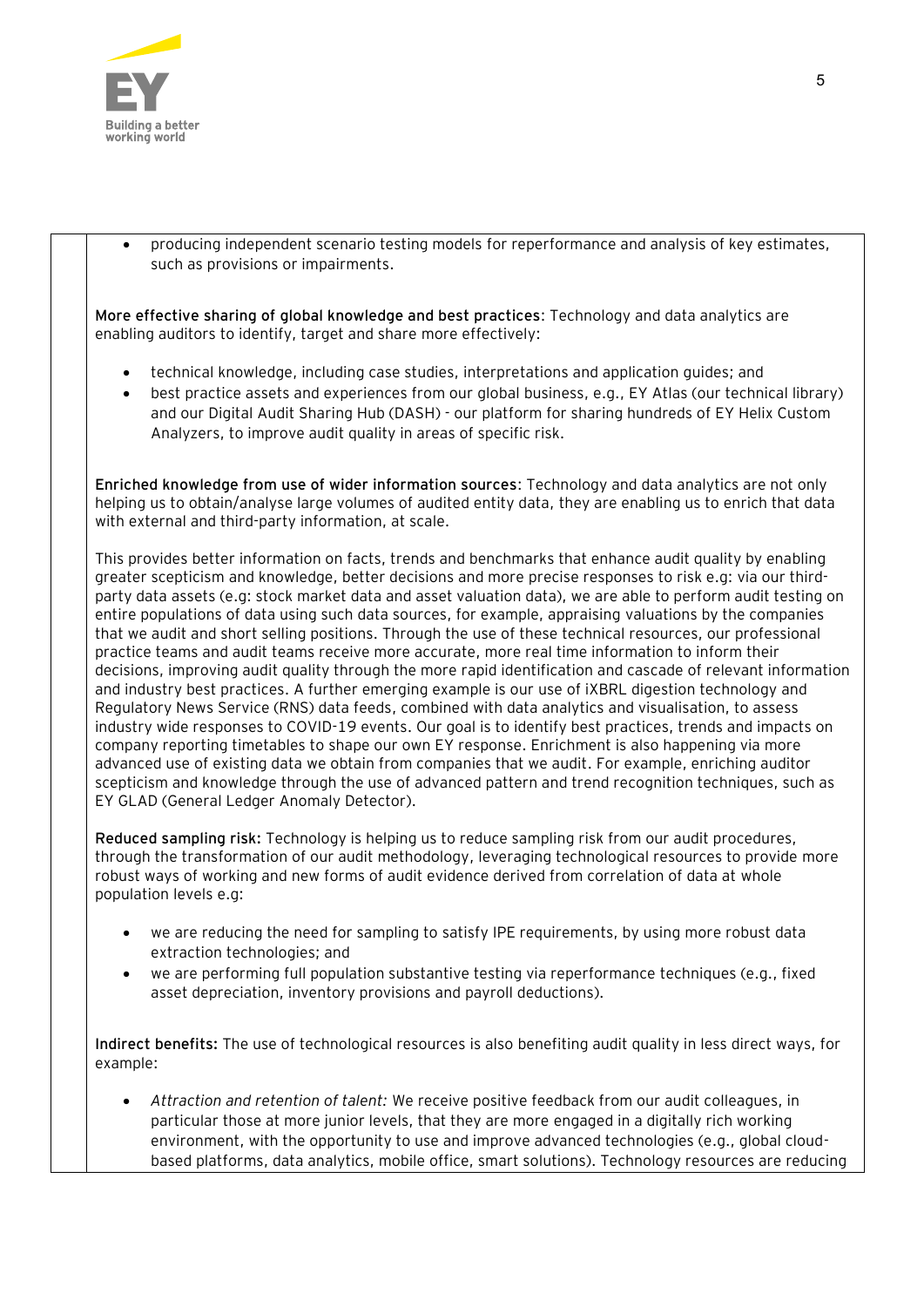

|                | time spent on routine, non-judgemental tasks involved in the audit, thus driving greater opportunity<br>for skills development and experience handling higher risk, non-routine, judgemental areas of the<br>audit - improving both audit quality and people engagement. We consider that this working<br>environment is helping us compete in the "war for talent" across the profession and other sectors.                                                                                                                                                                                       |
|----------------|----------------------------------------------------------------------------------------------------------------------------------------------------------------------------------------------------------------------------------------------------------------------------------------------------------------------------------------------------------------------------------------------------------------------------------------------------------------------------------------------------------------------------------------------------------------------------------------------------|
|                | Looking forward, as AI is embraced more widely amongst auditors, this also adds a step-change in the<br>opportunity to enhance further audit quality, by identifying even more complex patterns and relationships in<br>data, e.g:                                                                                                                                                                                                                                                                                                                                                                 |
|                | learning from large volumes of sector specific business data, in order to help auditors to identify<br>$\bullet$<br>non-routine, contrary or unusual business activity;<br>assessing key spreadsheets for potential errors and/or risks of override;                                                                                                                                                                                                                                                                                                                                               |
|                | analysing characteristics within and across audit files to preventatively detect improvement<br>opportunities; and                                                                                                                                                                                                                                                                                                                                                                                                                                                                                 |
|                | deploying document intelligence to directly assess source documentation, such as paper or<br>$\bullet$<br>unstructured data relating to contracts, for risk impacting terms or trends.                                                                                                                                                                                                                                                                                                                                                                                                             |
| $\overline{c}$ | Do you believe that challenger firms are currently at a disadvantage in the use of new technology? If so,<br>what remedies would you suggest?                                                                                                                                                                                                                                                                                                                                                                                                                                                      |
|                | No, because challenger firms that develop and implement the right strategy, with an appropriate<br>commercial setup, are not disadvantaged. Whilst EY's proprietary technologies (e.g., EY Canvas, EY Helix<br>and EY Atlas) are not available to other firms, other solutions are available in the open market that provide<br>a similar digital experience and capability. References are made to such providers in Sir Donald Brydon's<br>report Assess, Assure and Inform, Improving Audit Quality and Effectiveness ("the Brydon Report")<br>(24.1.17), with examples we have seen including: |
|                | Inflo Software Ltd. provides client connectivity solutions and audit focussed data analytic services;<br>Validis, Osmo Data Technology, AudiCon and ACL provide data extraction and analysis capabilities<br>Croner-i / CCH provide digital technical libraries and knowledge sharing platforms.<br>$\bullet$                                                                                                                                                                                                                                                                                      |
|                | Technology is a fast moving and increasingly accessible domain, with emerging solutions and innovations<br>rapidly becoming "the norm". Therefore, we predict that the gap between "leading" and "lagging" digital<br>capabilities in the profession will increasingly reduce, not increase, for those firms who are on a sustained<br>strategy and pathway of digital adoption. Other firms may fall behind, but this is not because the technology<br>is not available or inaccessible to them, it is because they choose not to adopt.                                                          |
|                | To help these and other firms adopt and/or make greater use of technological resources in their audits,<br>clearer guidance is needed from the standard setters on how audit evidence is achieved through such<br>technological resources. Whilst auditing standards are not a barrier to adoption, they could do more to<br>encourage and normalise the use of technology in audits, for example, by including more technology<br>enabled examples and scenarios in application guides.                                                                                                           |
|                | EY's Global strategy is dominated by "build not buy" technology projects, as this leverages our global scale<br>and provides an opportunity for us to fully control the exact scope, direction and pace of our digital<br>journey. We believe that some challenger firms require less diverse and complex technology, with a<br>comparatively lower emphasis on taking the lead in digital innovation. Therefore, the technology needs of<br>these firms can be met more expeditiously and effectively by third-party providers (eg: Inflo Software Ltd).                                          |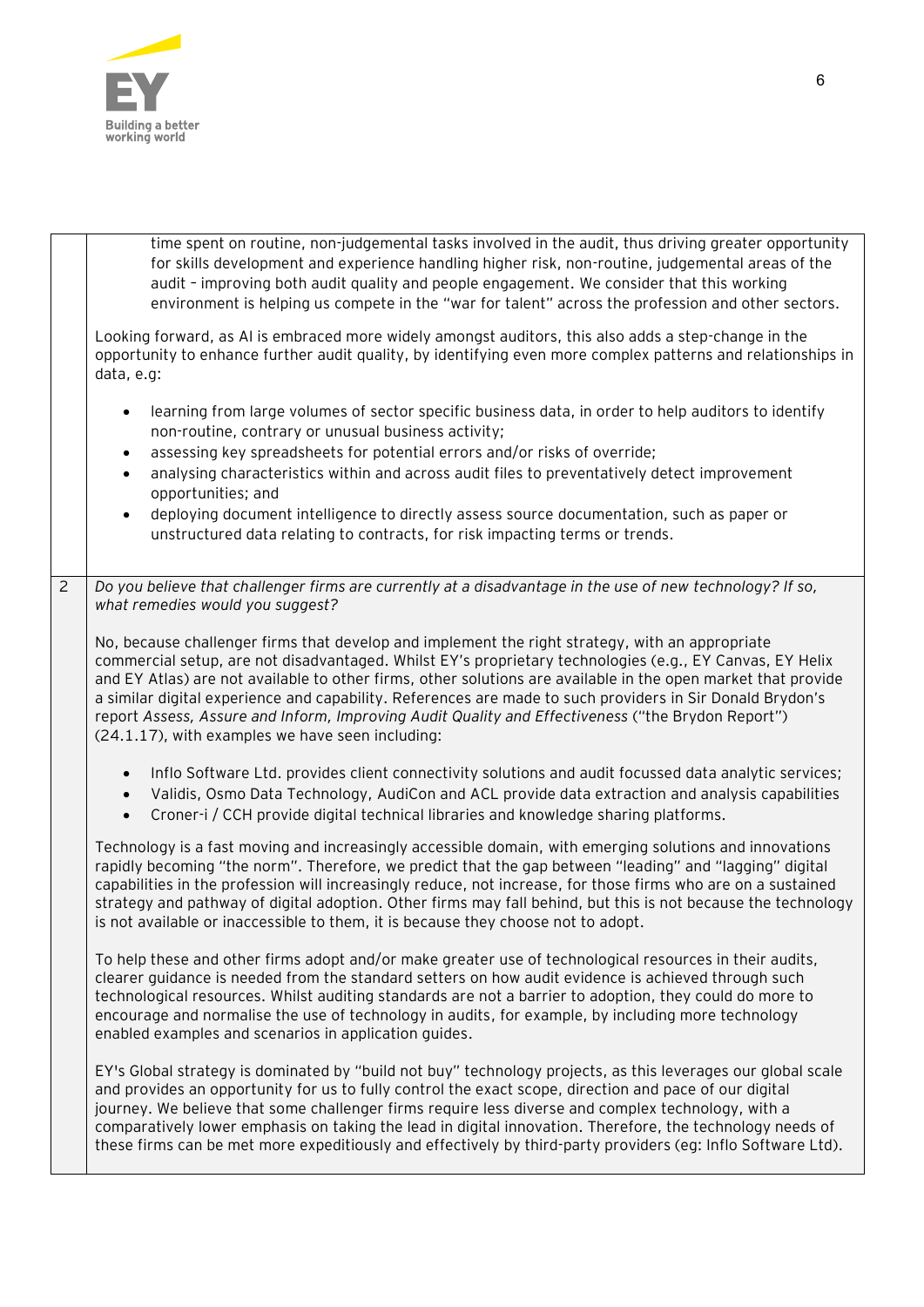

The biggest challenge and opportunity for all audit firms – challenger firms included - is the time lag between "available" and "adopted" technology. We would encourage efforts across the audit profession to focus on minimising the "adoption lag", rather than use valuable resource to extend further the availability of emerging technologies. We believe this will deliver more substantial benefits to audit quality across the whole profession. Examples of areas that will accelerate adoption of available technology include:

**Removing barriers to the adoption of AI:** Whilst recommended in the Brydon Report (24.1.8), a number of opportunities to use audit entity data to "teach" AI in ways that enhance audit quality are not currently adoptable, as the profession still needs to reach a position of clarity on how the use of audit entity data for such purposes married with audit ethical standards.

**Continuing transformation of learning, development and qualification syllabuses:** Opportunities to use common learning, development and qualification platforms to accelerate skills necessary in our profession for the adoption of technology should continue to be exploited. Audit firms need to work closely with regulators and institutes (e.g., ICAEW, ACCA and CIMA) as well as universities to encourage the development of apprenticeships.

**Greater standardisation and availability of key data sources:** To reduce barriers to future enrichment of audit technologies, common data sources relevant to the profession could be centrally compiled, managed and shared and potential risks to future auditor data access, caused by the migration to 'cloud' finance systems, further assessed. Such measures would help the industry to simplify and standardise "clean" external reference data sets and futureproof a more data driven sector to the rapidly unfolding migration to cloud. For example:

- Reference data to enable higher quality director relationships testing (currently available from Companies House, but only one query at a time);
- Ensuring cloud software providers can fully support auditors' data access needs, by, for example, reinforcing the need for such finance systems to support data access to full populations of data linked to audit common data model frameworks (e.g., publications from the AICPA); and
- Maintaining and allowing access for certified audit firms to libraries which supply further structured data sources (for example, from Regulatory New Feeds), enabling audit firms (or their 3P outsourcers) to query centrally managed, reliable data sources at scale. This could be used for audit events relevant to a sector, portfolio segmentation purposes or specific procedures relating to an audited entity.

**Creating debate on the industry's commercial framework:** The industry does not yet appear to be following commercial strategies that see technology costs drawn out in consistent or transparent ways for audit stakeholders. Most audit fees continue to be comprised of only 'time and material' costs. This in turn means that stakeholders are less aware of and able to assess the scale and nature of digital costs and benefits to audit quality from different audit firms and, internally within firms, technological resources risk being seen as another overhead to delivery to be minimised. We would welcome industry initiatives that help change such inherited legacies on how technology resources are perceived, given the value they bring to audit quality. Such steps would also incentivise further innovation and adoption of technological resources and enable challenger firms to pass through their external costs more easily to the companies they audit.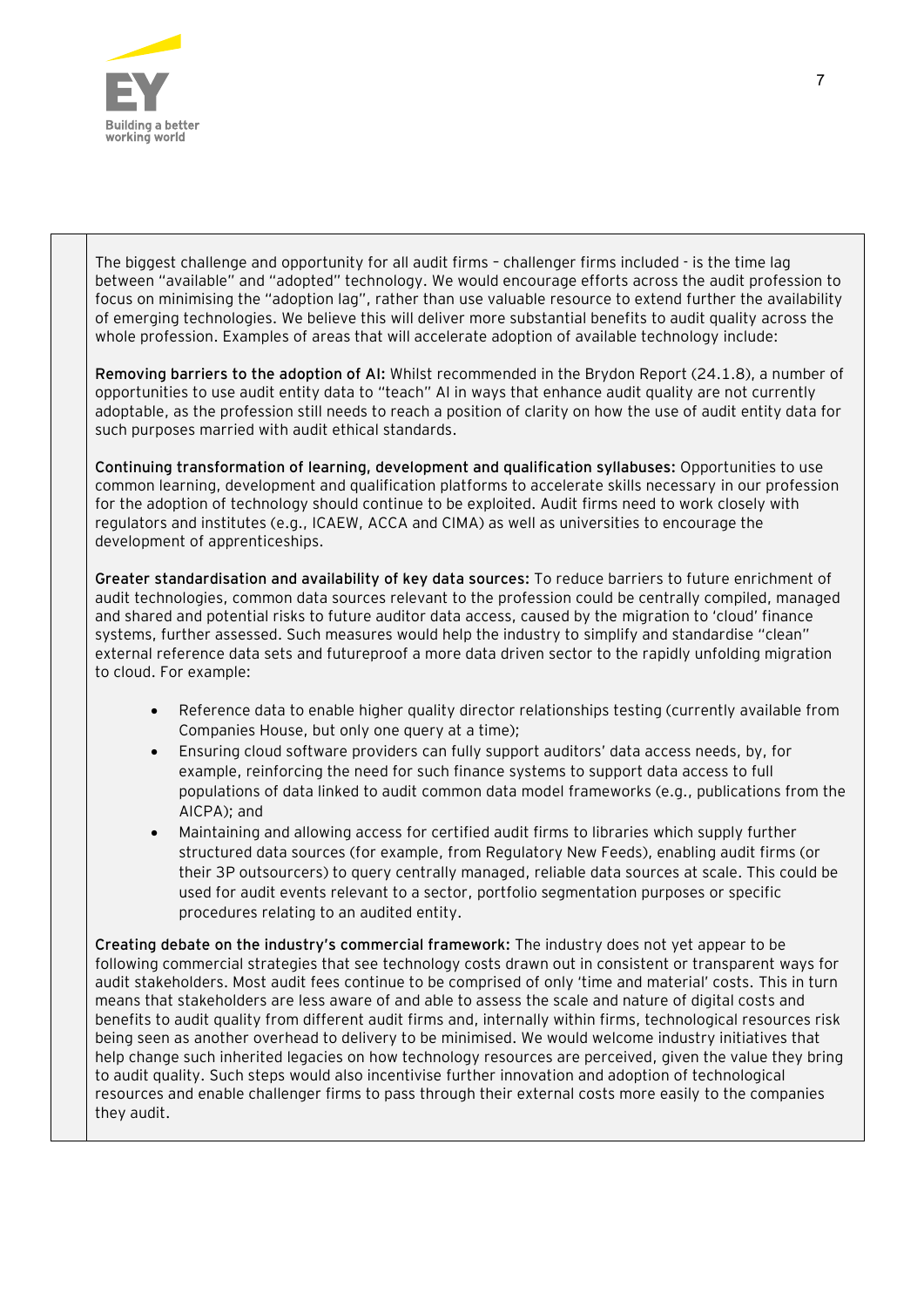

3 *Other than investment, what do you believe are the key challenges auditors face in the increasing utilisation of automated tools and techniques within the audit process? Again, what remedies would you suggest, to overcome these challenges?*

Some auditors seeking to increase their use of automated tools and techniques within the audit process will find this task particularly challenging, and for various reasons. Examples of these challenges and suggested remedies are listed below:

**Audited entity reluctance to support adoption of technological resources:** Whilst not as prevalent as previously, we continue to see audited entities who resist the auditors' desire to use their standard technologies – for example, resisting use of collaboration technologies; requiring audit firms to use audited entity software preferences; preferring to extract data themselves, instead of using standard audit firm provided data extraction technology. Whilst these measures can have very good reasons, there can be occasions where restrictions are not well founded, increasing challenges to audit teams to adopt such "standard" technological resources. Whilst we do not consider interventions are required currently, as use of technological resource increases and standardisation becomes more necessary to enhance audit quality, there may become a point when audit firms licensed and regulated in the UK are required to use certain technologies in their audits.

**Fear of change:** This is a traditional headwind to technology adoption, as change requires Responsible Individuals (RIs) to move from what is perceived as a safe, regulator-inspected approach, to something less tried and tested. This can be addressed through continued support provided by the FRC and others on the use of technology in the audit. At a more practical level, regulators can encourage firms to continue to refine their methodologies to ensure appropriate application guidance and/or work programmes are provided to enable auditors to understand the audit evidence and wider benefits to audit quality that technological resources are designed to address.

**Lack of direct references within ISAs and ISA guides:** ISAs could, over time, enable the FRC to gradually "normalise" the use of technology in audits, the sort of technology currently regarded as highly advanced and innovative. Certain ISAs could be revised to show how, when and where certain types of "accredited" technology could/should be used in the audit methodology, and what might constitute an appropriate level of documentation (or procedural evidence) for the purposes of independent inspections.

**Technological resource 'overload':** The pace of change with the volume of new available technologies can affect the auditor's ability to adopt. Without a disciplined approach, emerged technologies that do not have clearly articulated audit benefits and linkage to audit methodology can saturate auditors, and distract them from adoption of technology where benefits at scale are opportune. Before driving adoption, emerging technologies must be robustly integrated into audit methodologies 'hand in hand' with the development of the technology itself. Delivery at scale considerations also need to be appraised, before such technologies are made available.

**Digital skills and mindsets:** Ensuring that auditors possess the necessary digital skills and growth mindset are also key to ensuring technologies are appropriately utilised. The accountancy institutes and professional training organisations have a critical role to play in this regard, by incorporating the use and comprehension of audit technology into accountancy training curricula, with greater emphasis on the value of coaching and work-shadowing on digital skills development, and the need for continuous learning, rather than point in time, classroom based learning.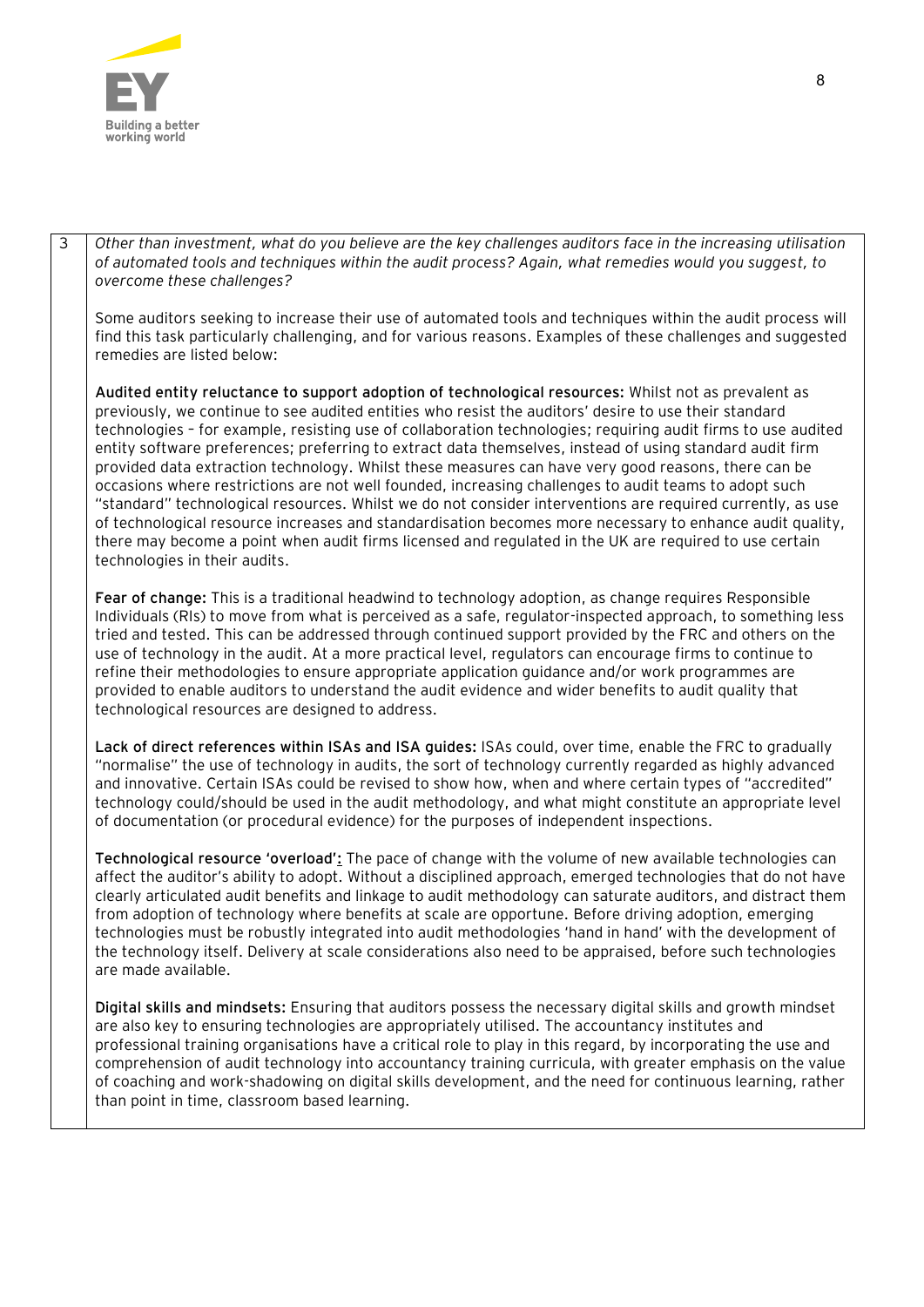

| $\overline{4}$ | Does the current assurance model or the auditing standards represent an obstacle to technological<br>innovation? If yes, then what specific standards, objectives, requirements or quidance cause practitioners'<br>particular difficulties?                                                                                                                                                                                                                                                                                                   |
|----------------|------------------------------------------------------------------------------------------------------------------------------------------------------------------------------------------------------------------------------------------------------------------------------------------------------------------------------------------------------------------------------------------------------------------------------------------------------------------------------------------------------------------------------------------------|
|                | We do not consider that UK ISAs present an obstacle to technological innovation, but we do consider they<br>could be revised to help encourage and normalise the use of technology in audits (see response to Q3).                                                                                                                                                                                                                                                                                                                             |
|                | The FRC's Ethical Standard, as currently drafted, creates a barrier to the use of a company's data to create<br>and evolve AI algorithms, for use in future audits (see our opening remarks on the use of AI in the cover<br>letter, and our response to Q2). The auditing profession needs to navigate an appropriate way to use AI in<br>order to enhance our technological solutions, whilst also complying with our ethical standards.                                                                                                     |
| 5              | Do you believe the current level of training given to auditors - both trainees and experienced staff - is<br>sufficient to allow them to understand and deploy the technological resources being made available?                                                                                                                                                                                                                                                                                                                               |
|                | Yes, it is sufficient both in terms of the training and underlying professional curriculum. However, as<br>mentioned above, we would encourage a broad interpretation of "training" when relating to technological<br>resources. In our experience, what is needed for successful adoption is more coaching and on-the-job<br>enablement support from highly experienced, specialised individuals (in addition to traditional (e.g:<br>classroom based or virtual) training courses and "in engagement team" supervision.                      |
|                | On the job learning and support from specialists or technology champions is vital to auditor confidence, the<br>adoption of technology and the effective realisation of audit quality benefits. Accordingly, a greater focus<br>by regulators on the extent and use of high-quality coaches and specialist enabling teams, rather than<br>traditional L&D programmes / qualifications, would benefit the profession's future use of technology.                                                                                                |
| 6              | What firm-wide controls do you believe are appropriate to ensure that new technology is deployed<br>appropriately and consistently with the requirements of the auditing standards, and provides high quality<br>assurance which the firm can assure and replicate more widely?                                                                                                                                                                                                                                                                |
|                | Robust quality control measures must exist for all technology used for audit purposes. This should be<br>required of technologies developed 'in house' by firms themselves, or those technological resources<br>developed by third party providers.                                                                                                                                                                                                                                                                                            |
|                | The use of specialist teams also enhances audit quality. As experts in their fields, including the use of<br>technological resources, this reduces the risk of error and improves the quality of outcomes. For example,<br>by using specialist (and often centralised) teams to support data extraction, transformation and EY Helix<br>Analyzer loading activities, we ensure the right data is robustly being transferred into the right<br>technological assets for audit teams to use, with confidence, in their Digital Audit procedures. |
|                | In addition, quality control mechanisms such as Audit Quality Reviews (AQRs) check that technological<br>resources have been utilised properly.                                                                                                                                                                                                                                                                                                                                                                                                |
|                | For technology assets, it is vital that firms develop and operate appropriate "quality control" procedures. In<br>many cases, this may require additional scope of assessment, assessing the intended consequence and<br>impact that the technological resource will have. Such additional quality controls are often referred to as a<br>"certification" process.                                                                                                                                                                             |
|                | Such difference in terminology is intended, as certification goes further than quality control, often into<br>areas that are not directly related to the technological resource itself:                                                                                                                                                                                                                                                                                                                                                        |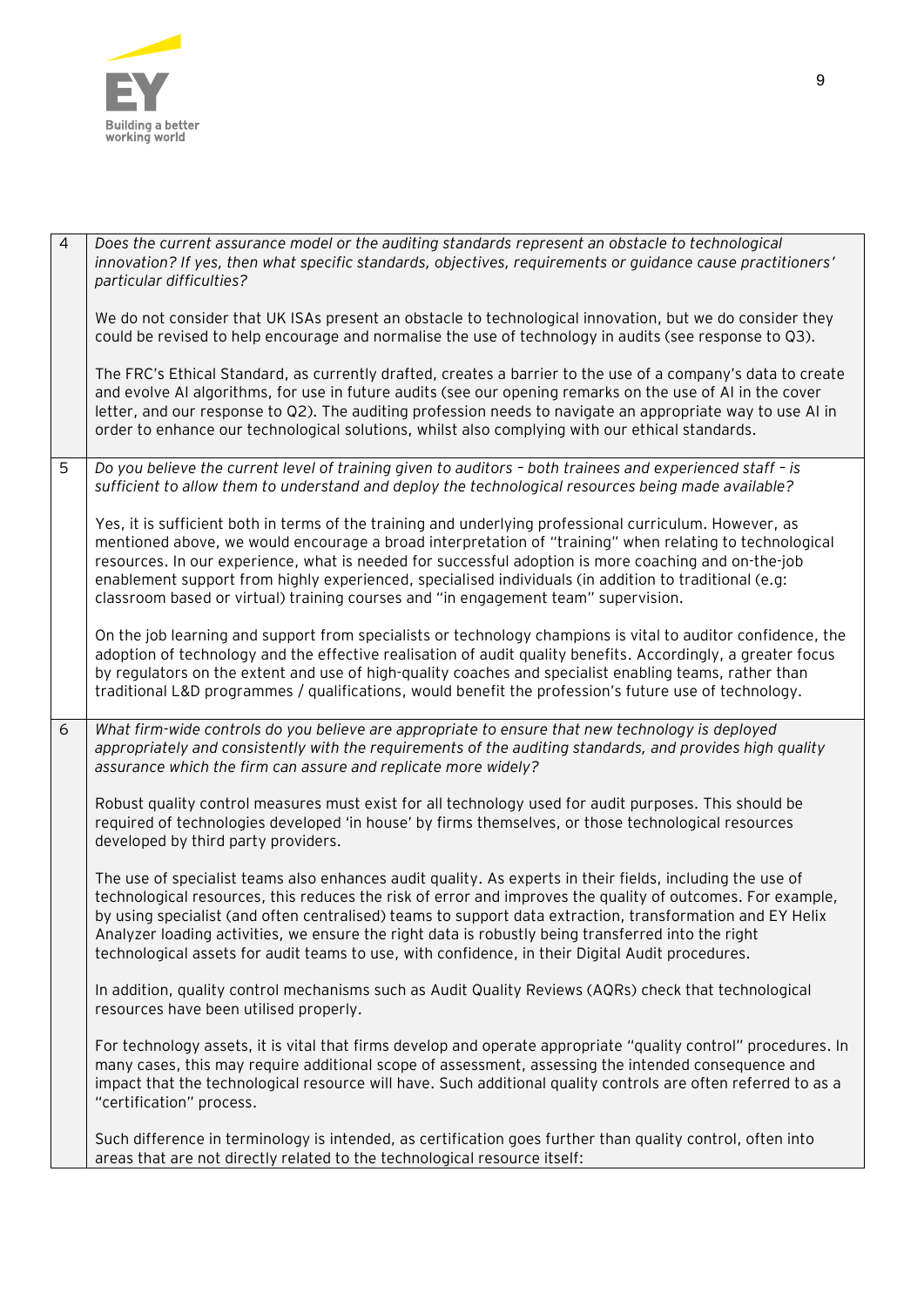

|                | Quality control verifies the robustness of technology assets (ensuring they are "fit for purpose" and<br>"performing as intended"). Quality control thus applies to all technological resources used for audit<br>purposes, including those which are customised to individual audited entity situations.                                                                                                                                                                                                                                                                                                                                                                                                                                                                                                                                                                        |
|----------------|----------------------------------------------------------------------------------------------------------------------------------------------------------------------------------------------------------------------------------------------------------------------------------------------------------------------------------------------------------------------------------------------------------------------------------------------------------------------------------------------------------------------------------------------------------------------------------------------------------------------------------------------------------------------------------------------------------------------------------------------------------------------------------------------------------------------------------------------------------------------------------|
|                | Certification goes further and is a process that inspects the quality of the impact of the technology<br>$\bullet$<br>(e.g., the link with audit methodology, and how effectively the technology drives different actions<br>and behaviours).                                                                                                                                                                                                                                                                                                                                                                                                                                                                                                                                                                                                                                    |
|                | For technological resources used at scale, in standard ways, it is vital for them to be "certified assets", and<br>not just "quality controlled", as it is the audit quality outcomes that need to be robust, not just the<br>underlying technology asset itself.                                                                                                                                                                                                                                                                                                                                                                                                                                                                                                                                                                                                                |
|                | This rigour should apply whether the technological resource is in house developed or vendor supplied (the<br>latter pathway must not become an opportunity to 'outsource the risk').                                                                                                                                                                                                                                                                                                                                                                                                                                                                                                                                                                                                                                                                                             |
| $\overline{7}$ | Are you aware of the use of new technologies in analysing and interpreting information provided by auditors<br>- including, for example, auditor's reports? If yes, then do you foresee implications for the form and content<br>of auditor's reports?                                                                                                                                                                                                                                                                                                                                                                                                                                                                                                                                                                                                                           |
|                | We are aware of maturing technologies that are enabling further analysis and interpretation of wider<br>company reporting, but we are not aware of entities outside of auditor themselves and the companies that<br>are audited performing analysis on audit reports at scale. Examples of areas where we are seeing<br>technologies maturing that would enable such analysis include:                                                                                                                                                                                                                                                                                                                                                                                                                                                                                           |
|                | Advanced analytics technologies: Such as natural language processing (NLP) technologies and sentiment<br>analysis technologies. We consider further maturity of these advanced technologies a welcome<br>development, both within the profession and externally, as mechanisms to increase transparency, reliability<br>of information and the identification and sharing of best practices; and                                                                                                                                                                                                                                                                                                                                                                                                                                                                                 |
|                | Machine readable reporting: iXBRL and the debate over the integrity and reliability of electronically filed<br>documents. The electronic tagging of company reports is itself undergoing a significant change. Under the<br>new European Single Electronic Format (ESEF) Regulation, consolidated annual accounts prepared in<br>accordance with IFRS by companies with securities admitted to trading on a regulated market, have to be<br>tagged. When published under the Transparency Directive (2004/109/EC), these accounts must be<br>prepared in electronic format (XHTML format with iXBRL tagging). The ESEF Regulation applies to annual<br>accounts for financial years beginning on or after 1 January 2020. In our response to question 1, we<br>provide an example where EY has been using machine readable reporting for ourselves, to enhance audit<br>quality. |
| 8              | What do you see as being the main ethical implications arising from the greater use of technology and<br>analytics in an audit?                                                                                                                                                                                                                                                                                                                                                                                                                                                                                                                                                                                                                                                                                                                                                  |
|                | As mentioned above, we consider the main area worthy of ethical debate for the sector relates to the<br>development of intellectual property, such as AI and technology 'connectors', using data or in areas that<br>could be perceived as creating some form of relationship with an audited entity.                                                                                                                                                                                                                                                                                                                                                                                                                                                                                                                                                                            |
|                | As technological resource use and sophistication continues to rise, the need to access and use data in<br>more advanced ways will rise. These needs will continue to put tension into the ethics of using company<br>data or working with an audited entity technology 'stack', in order to further improve audit quality.                                                                                                                                                                                                                                                                                                                                                                                                                                                                                                                                                       |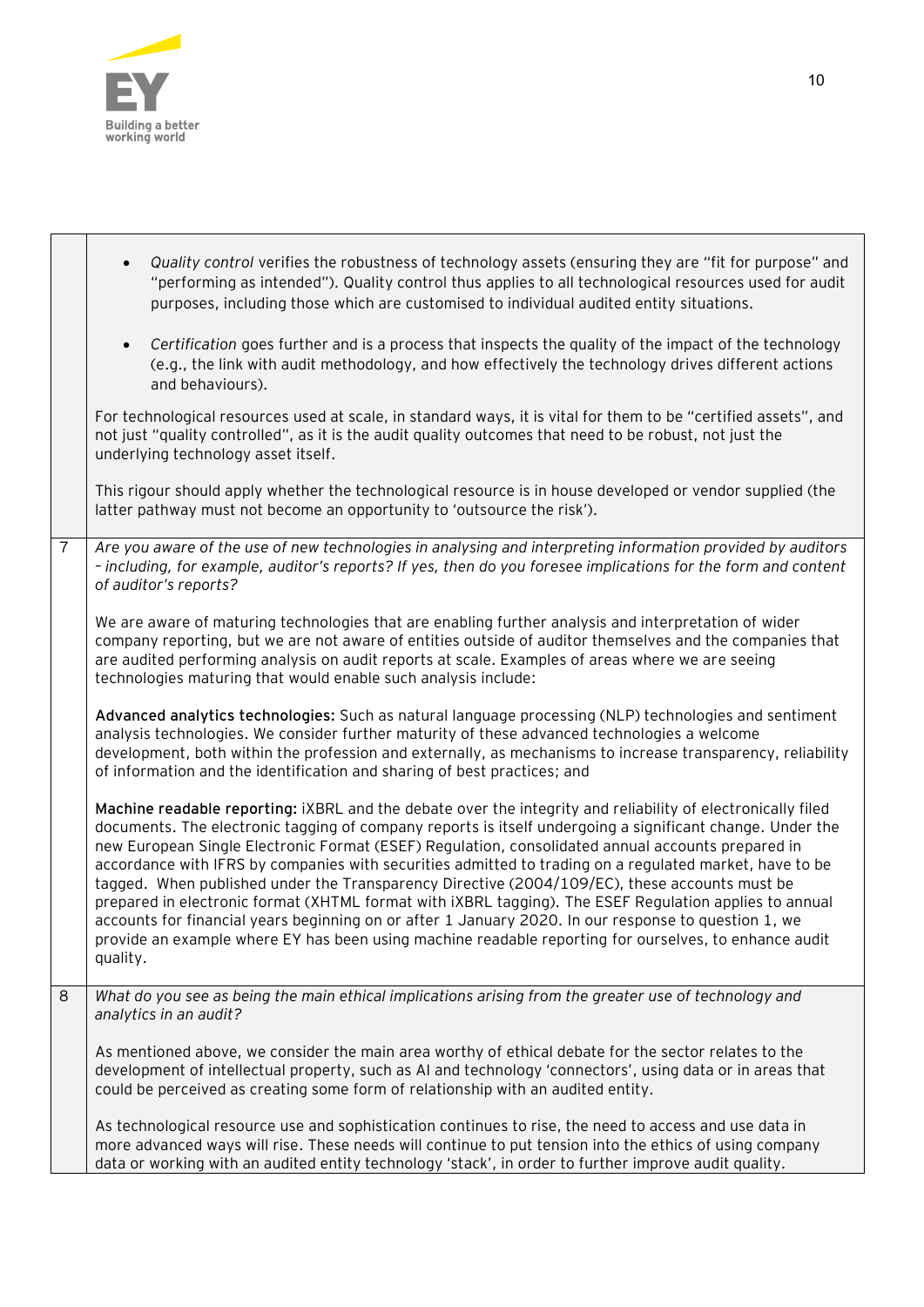

т

|   | In our cover letter, we refer to the potential of auditors of larger technology firms being at increasing risk<br>of disadvantage from not being able to integrate the offerings of those audited entities into their<br>technological resources.                                                                                                                                                                                                                                                                                                                                                                                                                                                                                                                                                            |
|---|--------------------------------------------------------------------------------------------------------------------------------------------------------------------------------------------------------------------------------------------------------------------------------------------------------------------------------------------------------------------------------------------------------------------------------------------------------------------------------------------------------------------------------------------------------------------------------------------------------------------------------------------------------------------------------------------------------------------------------------------------------------------------------------------------------------|
|   | Further examples of such future, audit quality beneficial use of audited entity data include:                                                                                                                                                                                                                                                                                                                                                                                                                                                                                                                                                                                                                                                                                                                |
|   | Development of Artificial Intelligence: As audit firms (or their third-party suppliers) are increasingly able<br>to maintain extensive 'big data sources' relating to audited entities, the opportunity to use such non-<br>publicly available entity data for audit purposes beyond their own audit rises. This enables firms to learn at<br>an audit level, through technology rather than its staff base, and share that learning at a portfolio or<br>segment level (as already occurs via specialist staff). For example, large volumes of cross-company<br>transactional data, would help to train advanced algorithms to support, in more extensive and complex<br>ways, existing audit procedures, such as the identification of higher risk, non-routine events and the<br>response to fraud risks; |
|   | Development of Data Access components: Where Business A uses a finance system supplied or cloud-<br>hosted by Business B, both of which are audited by the same firm; it is currently challenging to work with<br>business B to create data access technologies (whether as an 'inhouse' developed component or to enable<br>Business B to integrate such connective features into their offering);                                                                                                                                                                                                                                                                                                                                                                                                          |
|   | Development of intra-business audit tests: Where a business being audited has a customer or supplier<br>also audited by the same firm, it would now be technically possible to validate certain debtor/creditor<br>relationships between those firms directly within their individual sub-ledgers, thus effectively providing<br>strong forms of third party evidence to both audits. Such cross use of audited entity data between audit<br>engagement is not currently done, as it conflicts with ethical standards. Such benefits to audit quality are<br>already been seen in areas where such ledger data is available in the public domain, and thus accessible<br>without ethical standard implication, for example, within blockchains such as cryptocurrencies;                                     |
| 9 | Do you believe there is value in the UK having consistent data standards to support high quality audit,<br>similar to that developed in the US?                                                                                                                                                                                                                                                                                                                                                                                                                                                                                                                                                                                                                                                              |
|   | We have assumed this question is asked in the context and reference made in the Brydon Report, 24.1.4.                                                                                                                                                                                                                                                                                                                                                                                                                                                                                                                                                                                                                                                                                                       |
|   | From a financial ledger point of view, global data standards to support high quality audit already exist in<br>several forms, whether published by governing bodies (eg: AICPA) or developed in house by larger firms to<br>create their own global standard (in the absence of such a globalised standard). We do not therefore<br>consider there to be a need nor value in adding 'another' data standard to those country or firm standards<br>that already exist and are available to all. Instead, and accepting the challenges behind this comment, we<br>would prefer to see efforts made to:                                                                                                                                                                                                         |
|   | Identify key sources of data (within audited entities and external to them) beyond existing 'core<br>$\bullet$<br>finance ledger' data standards, which offer audit quality improvement in the future - thus making<br>such additional data more accessible to the profession;                                                                                                                                                                                                                                                                                                                                                                                                                                                                                                                               |
|   | Work across the sector to ensure that emerging finance technologies used increasingly by audited<br>٠<br>entities (eg: 'Cloud' Finance systems supplied as SaaS (System as a Service) technologies, such as<br>Xero, Dynamics 365, Oracle Fusion etc) have the appropriate data access features available to<br>enable efficient auditor access to full populations of audit relevant data.                                                                                                                                                                                                                                                                                                                                                                                                                  |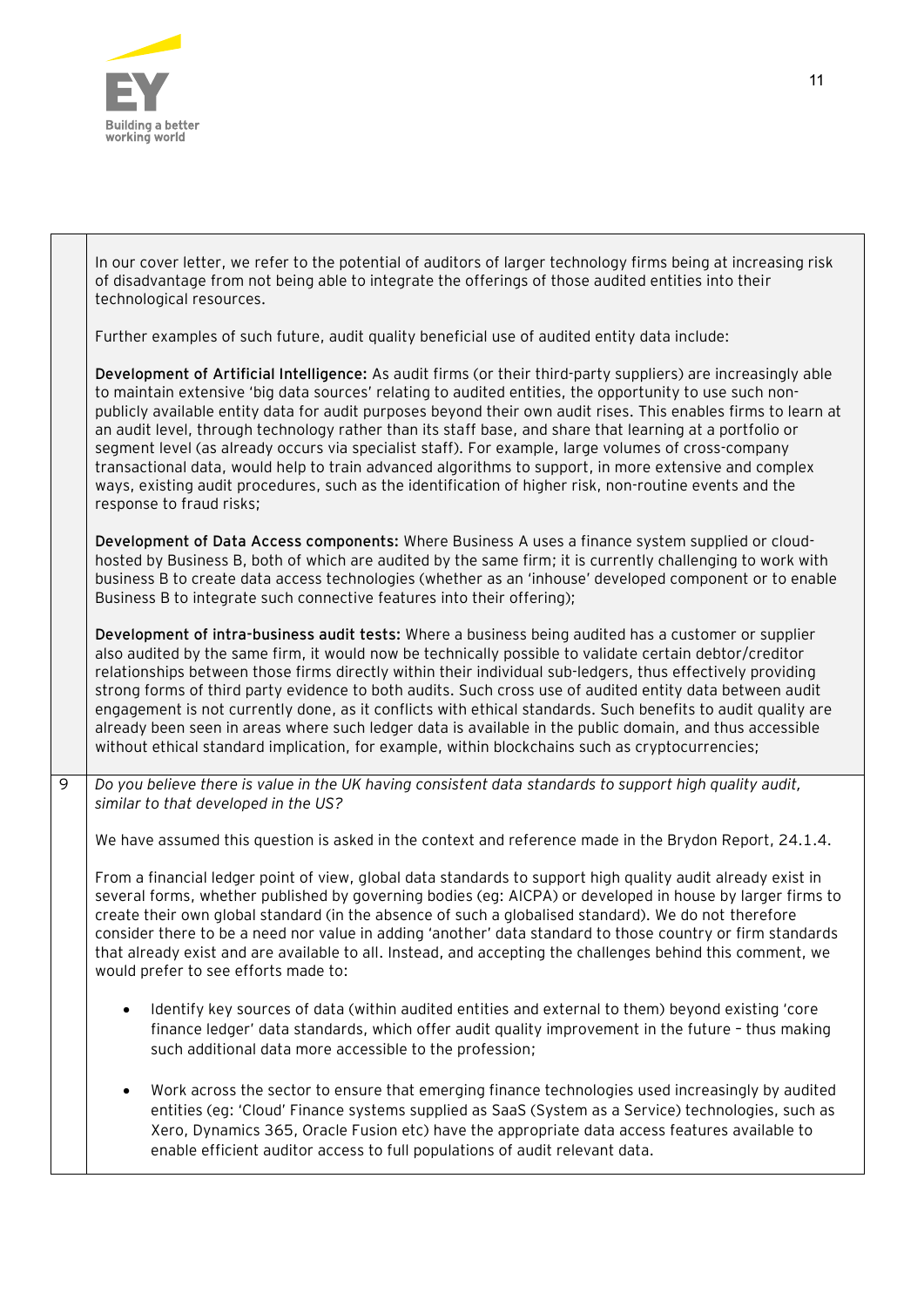

10 *Do you agree that threats to auditor independence may arise through the provision of wider business insights (not as part of the audit itself) drawn from the interrogation company data? If so, what measures would mitigate this risk from crystallizing?*

Yes – we agree with the potential concerns raised in the Brydon Report (24.2) and therefore the critical importance of firms maintaining robust independence policies and procedures.

However, we do not believe that auditor independence is at risk from conversations with audited entities that related to business insights. If anything, such conversations are a necessary part of the auditor's duty to understand the business and its key risks, and report observations relating to processes and internal controls to management and those in charge of governance. Such insights are often derived from the use of technology resources in the audit, as audited entities themselves often do not have access to such technologies nor do they operate through the 'auditor lens'. The discussion around potential business insights is critical to risk understanding and that 'reconciliation' between business and auditor lens. It is potentially in the public interest for auditors to share their analysis with an entity, in particular for the development of small to medium businesses who, on their own, cannot invest in such analysis.

We consider that sufficient, adequate mitigating measures are already in place to protect auditor independence from threats relating to the provision of wider business insights. As examples:

- Auditors are already not permitted to deliver certain services to audited entities that go beyond business insight discussions, such as leading change projects for their audited entities, implement financial systems or be part of the delivery of financial processes.
- Mandatory Audit rotation addresses potential medium to long term risks and
- Stakeholder, audit committee and regulatory governance, control and scrutiny exist over non-audit services performed.

This also advantages the desired Multi-Disciplinary Model (MDM) that the sector is keen to foster and grow within auditing e.g., skills, insights, skepticism, specialist knowledge to scrutinize and challenge the relevant aspects of a company's accounts. This MDM is the same mindset that is helping the sector to develop and adopt technological resources, which are improving audit quality.

One area we would encourage sector debate on relating to auditor independence, is to do with the evolution of third-party supplier of technological resources and services to audit firms. As presented in our covering letter, increasing use of third-party technology solution and service suppliers can create complex scenarios relating to relationships between audit firm, the technology supplier and the company that is audited, which could be interpreted as an independence issue for the audit firm under the ES even if they are not the auditors of the third-party technology supplier. Two examples are given in our covering letter, relating to the potential use of the technology solution by both the audit firm and the company that is audited, and the technology firm's use data from the company that is audited to train AI, which is then used within the audit processes of the audit firm. This 'single use' of a technology resource, to both operate and control the business, and then audit it, not only creates a potential single point of failure 'in the system', but also risks a perception of some audit firms seeking to 'work around' independence expectations of the ES via the use of technology company intermediaries. For the use of audit quality improving technological resources to grow, whether in-house developed or third party provided, we would encourage debate and greater clarity over ES interpretations so that progressive, consistent, independent and audit quality enhancing arrangements are supplied to and operating within the audit sector.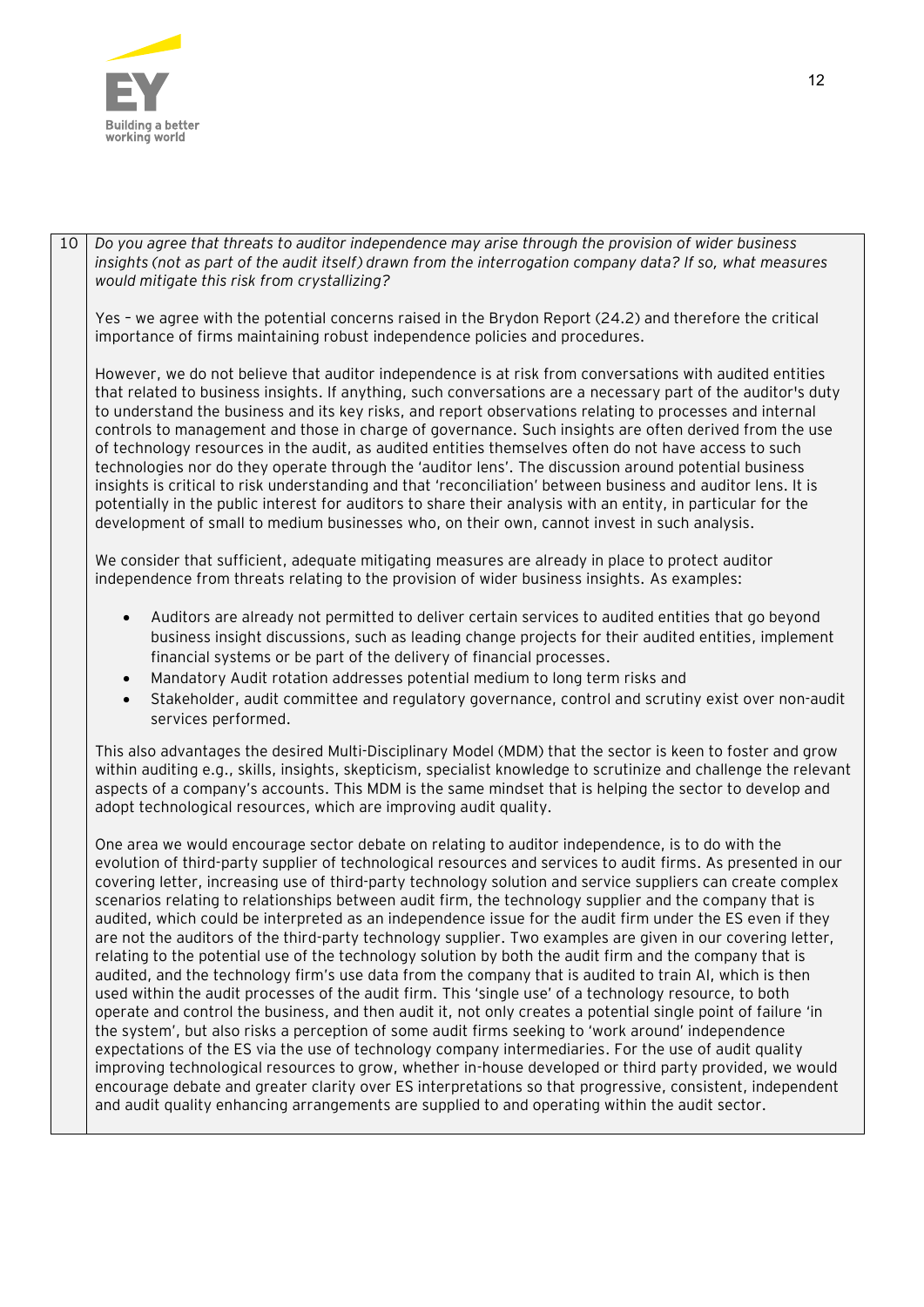

 $\sim$ 

| 11 | Do you agree that audit documentation can be more challenging when an audit has been conducted with<br>automated tools and techniques? If so, please identify specific areas where is a problem.                                                                                                                                                                                                                                                                                                                                                                                                                                          |
|----|-------------------------------------------------------------------------------------------------------------------------------------------------------------------------------------------------------------------------------------------------------------------------------------------------------------------------------------------------------------------------------------------------------------------------------------------------------------------------------------------------------------------------------------------------------------------------------------------------------------------------------------------|
|    | Audit documentation when using automated tools and techniques does present some unique challenges not<br>least the nature and extent of documentation required. As our experience of automated techniques and<br>tools has grown, we have continued to refine the related documentation and this has been recognised in<br>the latest FRC Thematic on Use of Technology in the audit, "The documentation of that evidence on the<br>final audit file is, in general, much improved".                                                                                                                                                      |
|    | One area where we have faced a challenge around the extent of documentation is for engagement specific<br>customised automated techniques rather than automated techniques performed in standard automated<br>tools. The extent of documentation for these types of techniques varies depending on the complexity of the<br>tool and the data sets used within it. The data transformation activity can also be complex and there is a<br>need to ensure the related documentation is concise, comprehensible and sufficient.                                                                                                             |
|    | The IAASB Technology Working Group non-authoritative support material on audit documentation when<br>using automated tools and techniques (April 2020) provided useful practical direction on extent of<br>documentation depending on nature of the procedure being performed and the results along with useful<br>clarification on retention of earlier versions of analysis where iteration has occurred. Further clarification<br>and authoritative guidance in this area would be welcome.                                                                                                                                            |
|    | Further areas of challenge relate to documenting thought processes applied when using technological<br>resources - for example, the dynamic nature of thinking enabled by technology blurs the line between risk<br>assessment and response, making it harder to document in accordance with standards. In addition, when AI<br>enabled techniques are deployed, documentation by audit team members becomes even more complex, as<br>the assessment processes are performed by the technology itself. Further clarification, guidance and<br>examples on what is necessary to support such techniques in documentation would be welcome. |
| 12 | Have you encountered challenges in dealing with the volume of 'exceptions' arising from the use of more<br>complex or comprehensive data analytic procedures?                                                                                                                                                                                                                                                                                                                                                                                                                                                                             |
|    | At first yes, as auditors get a deeper understanding of the company they are auditing, its transactions and<br>risks. It is important to note that the power of technology is not just to find more exceptions, it is also to<br>form robust links between data sets, and thus enable more automated risk profiling within processes and<br>transactions - hence splitting routine (low risk) from non-routine (high risk) business activities/transactions.                                                                                                                                                                              |
|    | Appropriate methodology can then be put in place to guide the auditor through their responses to these<br>data sets. Firms that go on fishing trips, generating large lists of exceptions (often containing large numbers<br>of false positives) are misusing their technology with counter-productive results.                                                                                                                                                                                                                                                                                                                           |
|    | Before such methodology is developed by firms, volumes of exceptions do indeed present challenges. For<br>example, as part of EY's investment in emerging technologies, we have had Process Mining capability for<br>some time, but our methodology to appropriately handle findings from the technology continues to be an<br>area of investment, so that the technology not only identifies 'exceptions', but can have method applied to<br>these items to distinguish which matters require audit investigation and which need no further audit<br>response.                                                                           |
|    | AI is another opportunity to help improve the targeting of risk in large data sets. It can learn from across<br>entities and sectors, and digest third party / open-source data.                                                                                                                                                                                                                                                                                                                                                                                                                                                          |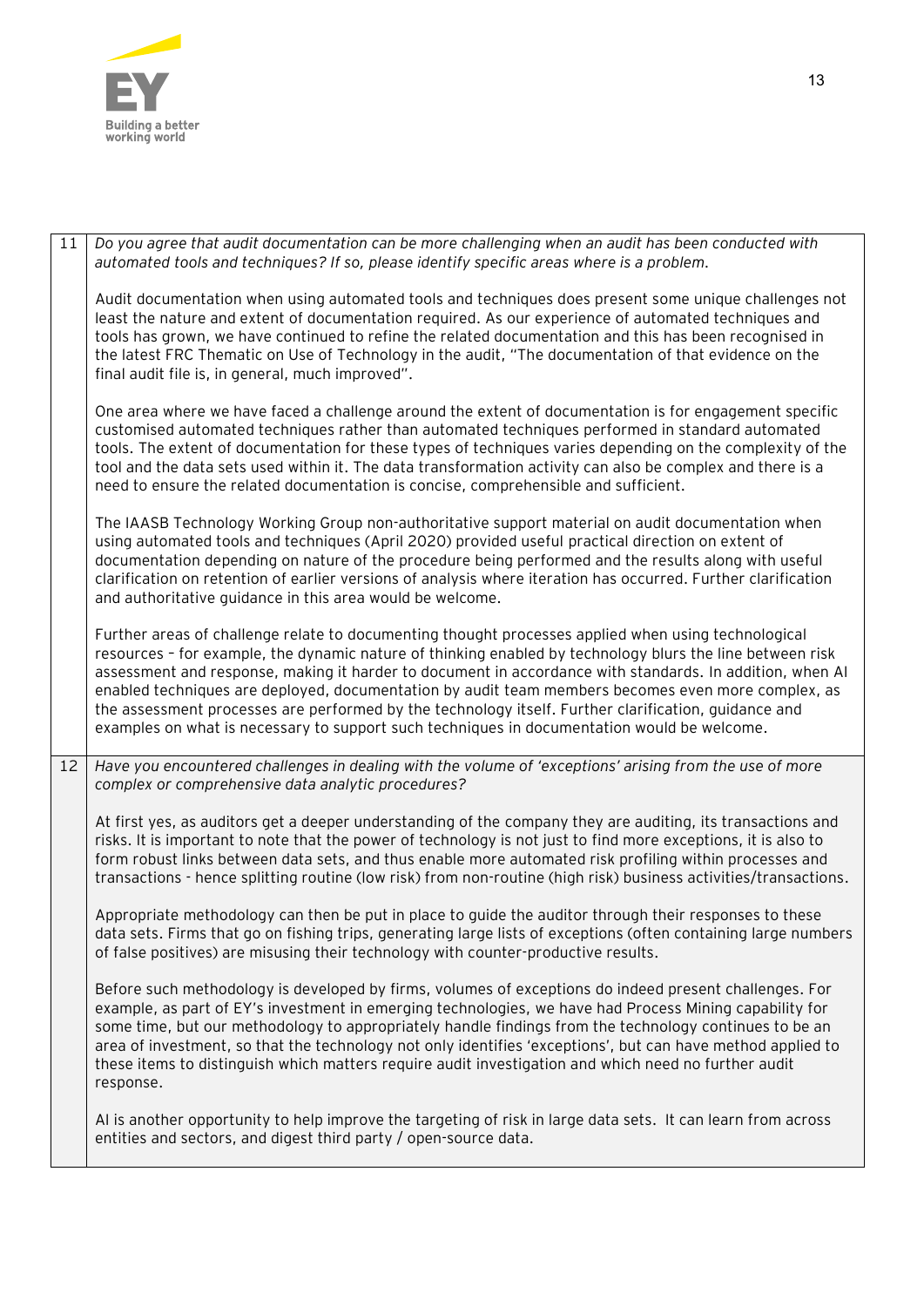

13 *Do you agree that the use of third-party technology vendors raises potential ethical challenges for auditors and, if so, which potential safeguards would you see as effective in reducing this threat to an acceptable level?*

Challenges relating to the use of third-party technology vendors can raise ethical and independence challenges for Audit firms. Therefore, EY has robust, global independence procedures in place which govern such relationships. Such vendors are referred to as "Audit Client Vendors" (ACVs).

Challenges relating to potential or actual ACVs are extensive and growing in complexity. Example of these challenges include:

- Constraints on the development of technological resources, not necessarily as simple as "by" or "with" that vendor, but also covering technological resources operated by or hosted by that vendor and those technological resources containing components owned by the vendor (for example, where rights exist over open source components). We provide comments on this in our cover letter and a further example in our answer to question 8 (the second example). Complexity in this area is rising significantly, especially as the use of open source and cloud technologies grow. Whilst we consider current safeguards adequate, the growing complexity is increasing risks of error and risks either reduced choice of auditor for these vendors or putting auditors of such technology vendors at a technological and thus audit quality disadvantage;
- Where the same service, based on technological resources, is being used by both the audit firm and the company that this audit firm audits, there are new forms of potential conflicts in interests and independence challenge emerging for the industry. We comment on this in our cover letter and provide further detail in our response in question 10 (final paragraph). New safeguards may be required to create consistency and reduce independence threats, for example:
	- $\circ$  requiring audit firms to write restraints of trade clauses into their contracts with such technology vendors, to prevent a business and their auditor being reliant on the same technological solution or service; and/or
	- $\circ$  requiring audit firms to seek approval from those charged with governance that the same technology solution or service, as used by the company audited, can be used as part of the audit (to at least ensure transparency of the risks).
- Where audit related data is being stored within third party vendor systems (e.g: Microsoft Azure), raises the challenge and risk that this third party could gain access to audit related data of other companies. Safeguards against this risk are critical, including for example the use of independently provided encryption keys.
- Where feedback is provided to third party vendors in order to improve their offering, raises the risk that company data is shared with third parties as part of that feedback. Necessary safeguards to this risk include policies and procedures that remove company related data from such feedback or systems, before it is handed over to the third-party vendor.